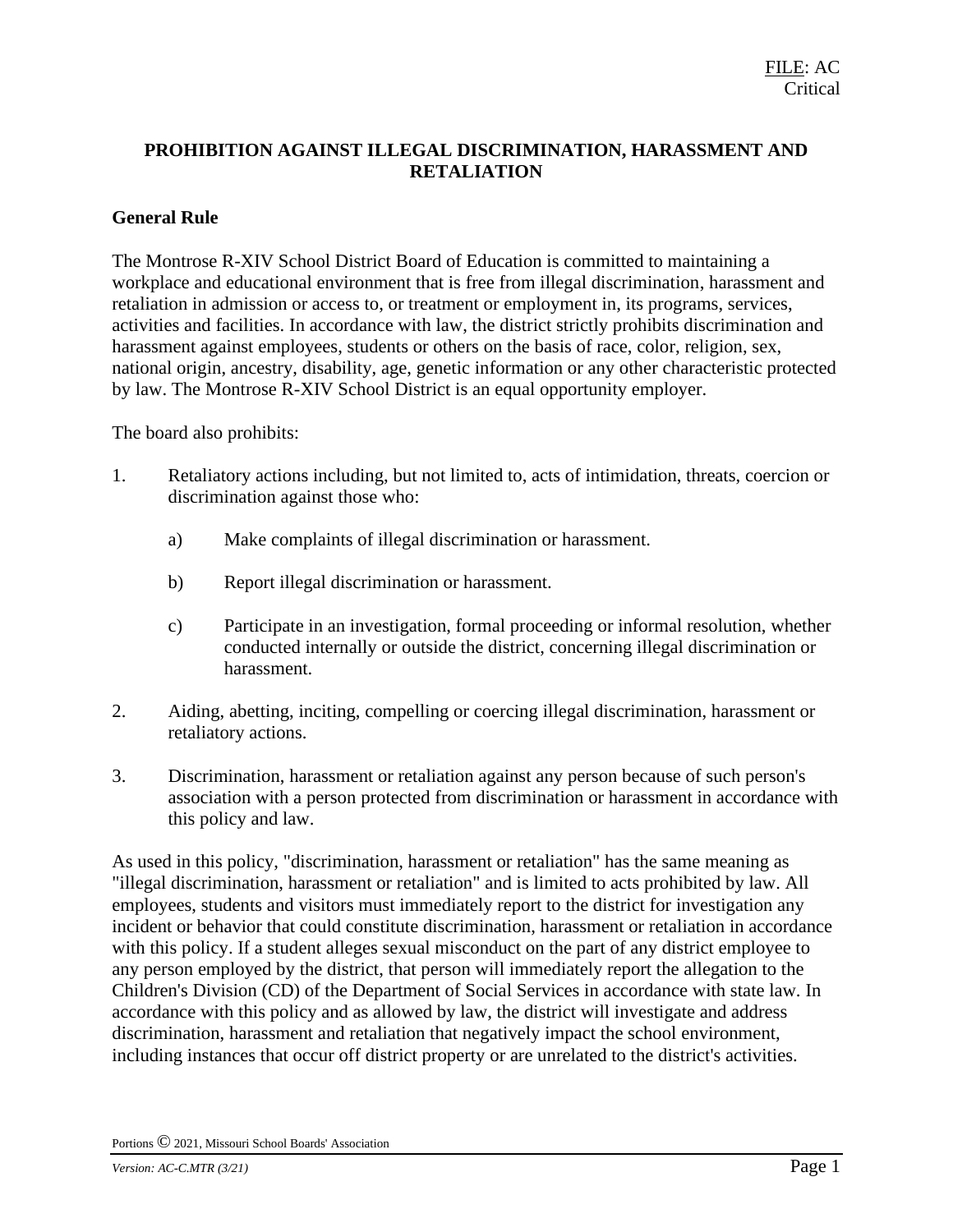#### **Sexual Harassment Reporting and District Response**

Sexual harassment is prohibited under this policy and policy ACA, but policy ACA applies only to a narrower category of sexual harassment under Title IX, as defined in the federal regulations. All sexual harassment reports must be made to the Title IX coordinator identified in policy ACA and evaluated for policy ACA applicability. If a sexual harassment report is made to any other district employee, the report must be promptly referred to the Title IX coordinator for intake. Incidents of alleged sexual harassment that are not investigated under policy ACA may be referred for processing under this policy.

#### **Additional Prohibited Behavior**

Behavior that is not unlawful or does not rise to the level of illegal discrimination, harassment or retaliation might still be unacceptable for the workplace or the educational environment. The district encourages students, employees and the public to report such behavior so that it can be promptly addressed, but the grievance process in this policy is reserved for allegations of illegal discrimination, harassment and retaliation.

#### **Boy Scouts of America Equal Access Act**

As required by law, the district will provide equal access to district facilities and related benefits and services and will not discriminate against any group officially affiliated with the Boy Scouts of America, the Girl Scouts of the United States of America or any other youth group designated in applicable federal law.

#### **School Nutrition Programs**

In accordance with federal civil rights law and U.S. Department of Agriculture (USDA) civil rights regulations and policies, the USDA, its agencies, offices and employees, and institutions participating in or administering USDA programs (including the district), are prohibited from discriminating based on race, color, national origin, sex, disability, age or reprisal or retaliation for prior civil rights activity in any program or activity conducted or funded by the USDA. These programs include the National School Lunch Program, the Special Milk Program, the School Breakfast Program and the Summer Food Service Program.

Any person or representative alleging discrimination based on a prohibited basis has the right to file a complaint within 180 days of the alleged discriminatory action with the USDA Office of the Assistant Secretary for Civil Rights or the district's compliance officer using the process outlined in policy EF.

#### **Interim Measures**

When a report is made or the district otherwise learns of potential discrimination, harassment or retaliation, the district will take immediate action to protect the alleged victim, including implementing interim measures. Such interim measures may include, but are not limited to,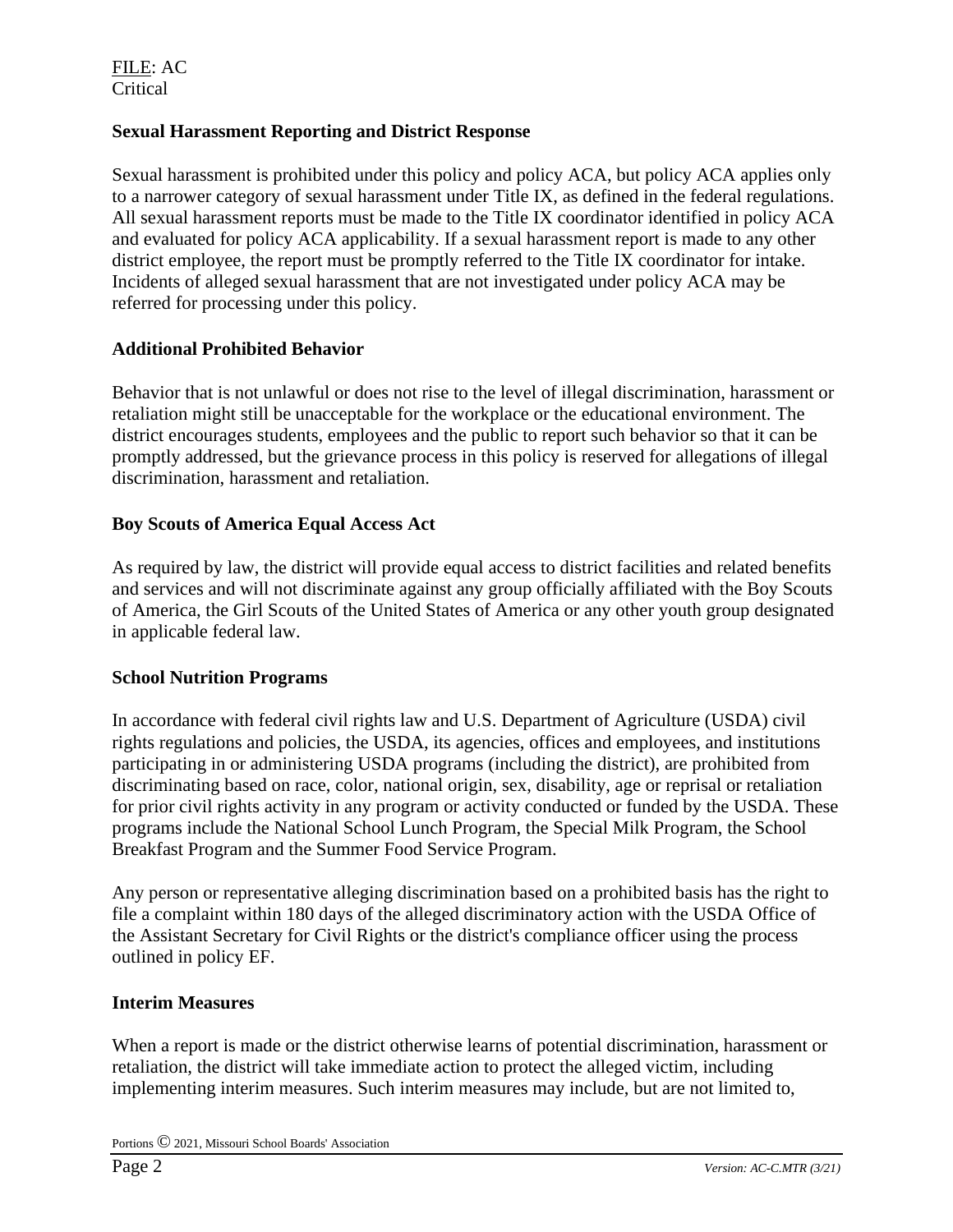altering a class seating arrangement, providing additional supervision or suspending an employee pending an investigation. The district will also take immediate steps to prevent retaliation against the alleged victim, any person associated with the alleged victim, or any witnesses or participants in the investigation. These steps may include, but are not limited to, notifying students, employees and others that they are protected from retaliation, ensuring that they know how to report future complaints, and initiating follow-up contact with the complainant to determine if any additional acts of discrimination, harassment or retaliation have occurred.

#### **Consequences and Remedies**

If the district determines that discrimination, harassment or retaliation have occurred, the district will take prompt, effective and appropriate action to address the behavior, prevent its recurrence and remedy its effects.

Employees who violate this policy will be disciplined, up to and including employment termination. Students who violate this policy will be disciplined, which may include suspension or expulsion. Patrons, contractors, visitors or others who violate this policy may be prohibited from district property or otherwise restricted while on district property. The superintendent or designee will contact law enforcement or seek a court order to enforce this policy when necessary or when actions may constitute criminal behavior.

Students, employees and others will not be disciplined for speech in circumstances where it is protected by law.

In accordance with law and district policy, any person suspected of abusing or neglecting a child will be reported immediately to the CD.

# **Definitions**

*Compliance Officer* – The individual responsible for implementing this policy, including the acting compliance officer when performing duties of the compliance officer.

*Discrimination* – Conferring benefits upon, refusing or denying benefits to, or providing differential treatment to a person or class of persons in violation of law based on race, color, religion, sex, national origin, ancestry, disability, age, genetic information or any other characteristic protected by law, or based on a belief that such a characteristic exists.

*Grievance* – A verbal or written report (also known as a complaint) of discrimination, harassment or retaliation made to the compliance officer.

*Harassment* – A form of discrimination, as defined above, that occurs when the school or work environment becomes permeated with intimidation, ridicule or insult that is sufficiently severe or pervasive enough that it unreasonably alters the employment or educational environment.

Behaviors that could constitute illegal harassment include, but are not limited to, the following acts if based on race, color, religion, sex, national origin, ancestry, disability, age, genetic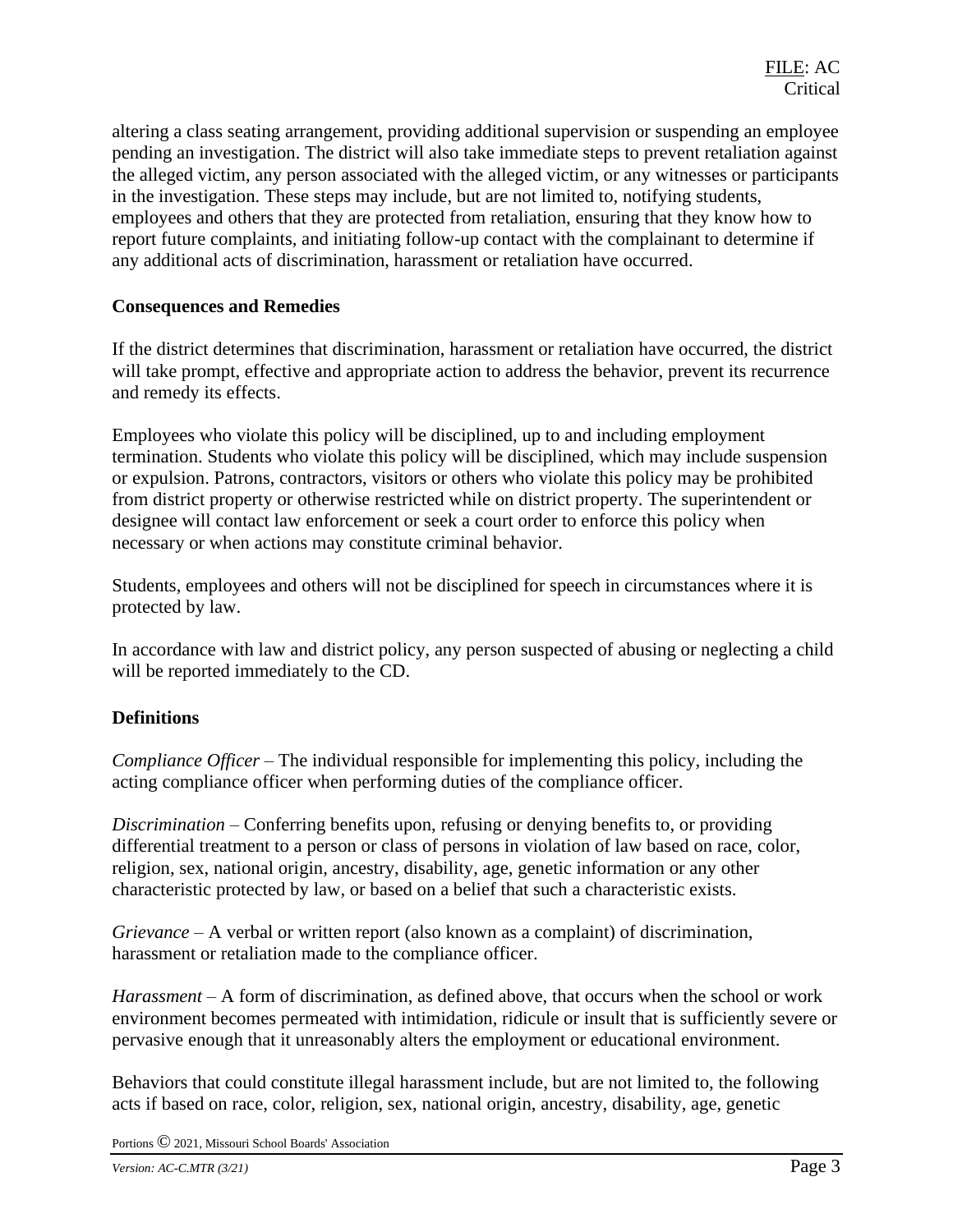information or any other characteristic protected by law or based on a belief that such a characteristic exists: graffiti; display of written material, pictures or electronic images; name calling, teasing or taunting; insults, derogatory remarks or slurs; jokes; gestures; threatening, intimidating or hostile acts; physical acts of aggression, assault or violence; theft; or damage to property.

*Sexual Harassment* – A form of discrimination, as defined above, on the basis of sex. Sexual harassment is unwelcome conduct that occurs when a) benefits or decisions are implicitly or explicitly conditioned upon submission to, or punishment is applied for refusing to comply with, unwelcome sexual advances, requests for sexual favors or conduct of a sexual nature; or b) the school or work environment becomes permeated with intimidation, ridicule or insult that is based on sex or is sexual in nature and that is sufficiently severe or pervasive enough to alter the conditions of participation in the district's programs and activities or the conditions of employment. Sexual harassment may occur between members of the same or opposite sex. The district presumes a student cannot consent to behavior of a sexual nature with an adult regardless of the circumstance. "Sexual Harassment under Title IX" is a subset of this definition, and the district's response to qualifying allegations is set forth in policy ACA.

Behaviors that could constitute sexual harassment include, but are not limited to:

- 1. Sexual advances and requests or pressure of any kind for sexual favors, activities or contact.
- 2. Conditioning grades, promotions, rewards or privileges on submission to sexual favors, activities or contact.
- 3. Punishing or reprimanding persons who refuse to comply with sexual requests, activities or contact.
- 4. Graffiti, name calling, slurs, jokes, gestures or communications of a sexual nature or based on sex.
- 5. Physical contact or touching of a sexual nature, including touching of intimate parts and sexually motivated or inappropriate patting, pinching or rubbing.
- 6. Comments about an individual's body, sexual activity or sexual attractiveness.
- 7. Physical sexual acts of aggression, assault or violence, including criminal offenses (such as rape, sexual assault or battery, and sexually motivated stalking) against a person's will or when a person is not capable of giving consent due to the person's age, intellectual disability or use of drugs or alcohol.
- 8. Gender-based harassment and acts of verbal, nonverbal, written, graphic or physical conduct based on sex or sex stereotyping, but not involving conduct of a sexual nature.

*Working Days* – Days on which the district's business offices are open.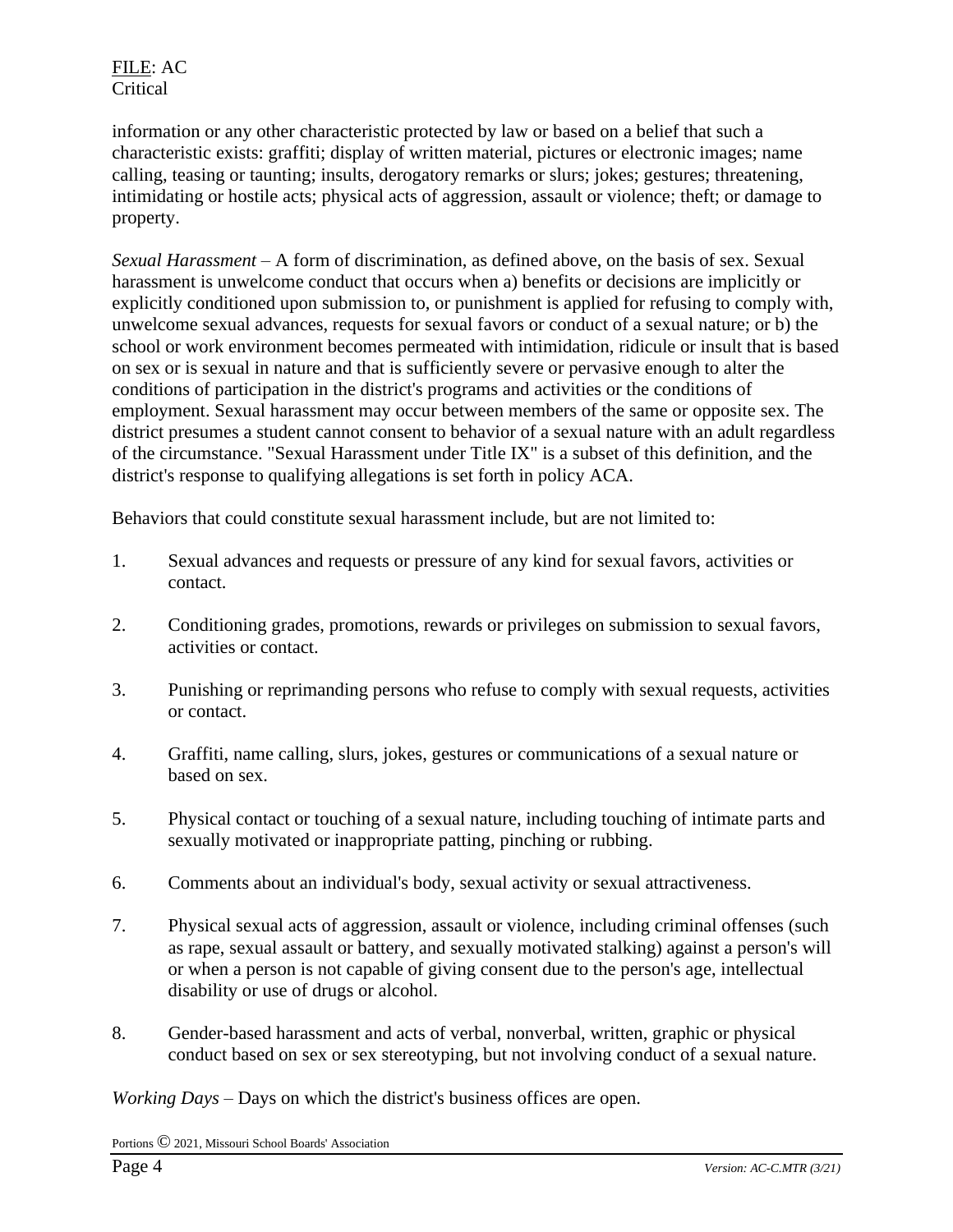# **Compliance Officer**

The board designates the following individual to act as the district's compliance officer:

**Principal** 307 E 2nd Street, Montrose, MO 64770 Phone: 660-693-4812 / FAX: 660-693-4594 Email: [cdrehle@montrose.k12.mo.us](mailto:cdrehle@montrose.k12.mo.us)

In the event the compliance officer is unavailable or is the subject of a report that would otherwise be made to the compliance officer, reports should instead be directed to the acting compliance officer:

**Superintendent** 307 E 2nd Street, Montrose, MO 64770 Phone: 660-693-4812 / FAX: 660-693-4594 Email: beckett@montrose.k12.mo.us

For matters within the scope of this policy, the compliance officer or acting compliance officer will:

- 1. Coordinate district compliance with this policy and the law.
- 2. Receive all grievances regarding discrimination, harassment and retaliation in the Montrose R-XIV School District except as provided in policy ACA.
- 3. Serve as the district's designated Title VI, Section 504 and Americans with Disabilities Act (ADA) coordinator, as well as the contact person for compliance with other discrimination laws.
- 4. Forward reports of sexual harassment and otherwise assist in Title IX compliance as directed in policy ACA.
- 5. Investigate or assign persons to investigate grievances; monitor the status of grievances to ensure that additional discrimination, harassment and retaliation do not occur; and recommend consequences.
- 6. Review all evidence brought in disciplinary matters to determine whether additional remedies are appropriate, and recommend which interim measures should be implemented.
- 7. Determine whether district employees with knowledge of discrimination, harassment or retaliation failed to carry out their reporting duties and recommend disciplinary action, if necessary.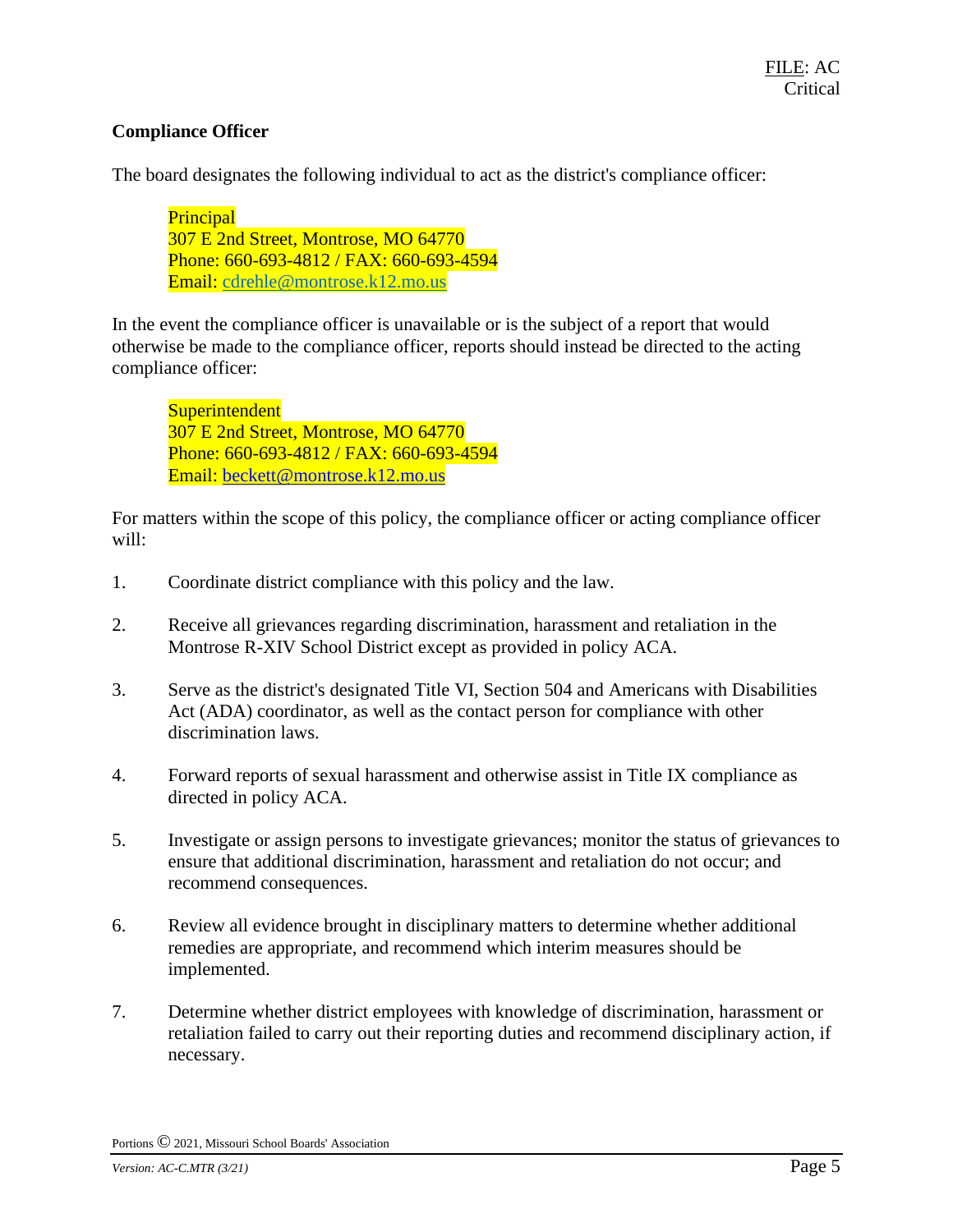- 8. Communicate regularly with the district's law enforcement unit or other law enforcement point of contact for the district to determine whether any reported crimes constitute potential discrimination, harassment or retaliation.
- 9. Oversee discrimination, harassment or retaliation grievances, including identifying and addressing any patterns or systemic problems and reporting such problems and patterns to the superintendent or the board.
- 10. Seek legal advice when necessary to enforce this policy.
- 11. Report to the superintendent and the board aggregate information regarding the number and frequency of grievances and compliance with this policy.
- 12. Make recommendations regarding changing this policy or the implementation of this policy.
- 13. Coordinate and institute training programs for district staff and supervisors as necessary to meet the goals of this policy, including instruction in recognizing behavior that constitutes discrimination, harassment and retaliation.
- 14. Periodically review student discipline records to determine whether disciplinary consequences are applied uniformly.
- 15. Perform other duties as assigned by the superintendent.

# **Public Notice**

The superintendent or designee will continuously publicize the district's policy prohibiting discrimination, harassment and retaliation and disseminate information on how to report discrimination, harassment and retaliation. Notification of the district's policy will be posted in a public area of each building used for instruction or employment or open to the public. Information will also be distributed annually to employees, parents/guardians and students as well as to newly enrolled students and newly hired employees. District bulletins, catalogs, application forms, recruitment material and the district's website will include a statement that the Montrose R-XIV School District does not discriminate in its programs, services, activities, facilities or with regard to employment. The district will provide information in alternative formats when necessary to accommodate persons with disabilities.

# **Reporting**

Students, employees and others may attempt to resolve minor issues by addressing concerns directly to the person alleged to have violated this policy, but they are not expected or required to do so. Any attempts to voluntarily resolve a grievance will not delay the investigation once a report has been made to the district.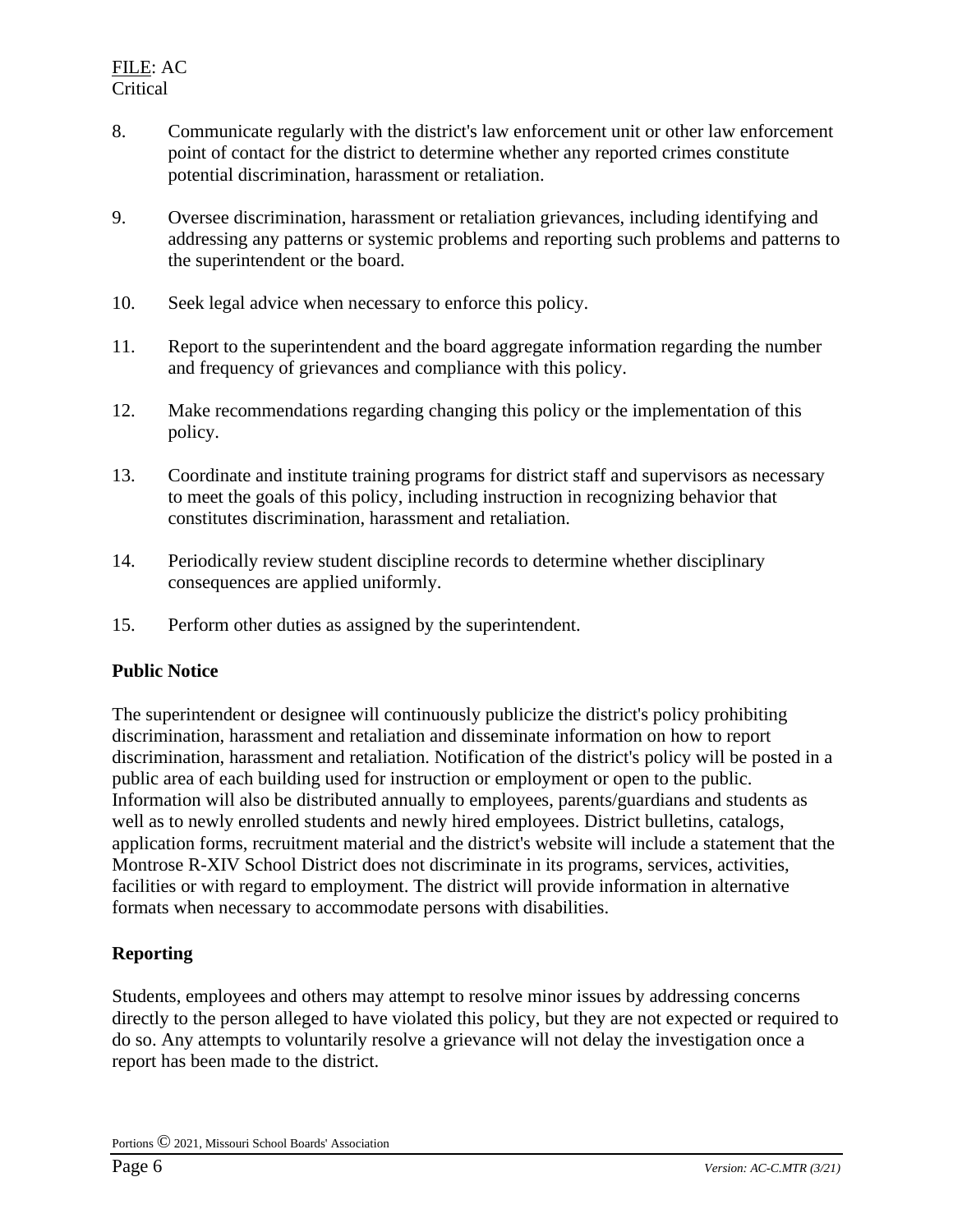# *Reports Involving Sexual Harassment*

In cases involving sexual harassment, all persons must report incidents directly to the Title IX coordinator for evaluation under policy ACA. All district employees will instruct all persons seeking to make a report or complaint to communicate directly with the Title IX coordinator. Even if the suspected victim of discrimination, harassment or retaliation does not report on their own behalf, district employees are required to report to the Title IX coordinator any observations, rumors or other information about actions prohibited by this policy and policy ACA.

#### *All Other Reports*

Unless the concern is otherwise voluntarily resolved, all persons must report incidents that might constitute discrimination, harassment or retaliation directly to the compliance officer or acting compliance officer. All district employees will instruct all persons seeking to file a grievance to communicate directly with the compliance officer. Even if the suspected victim of discrimination, harassment or retaliation does not file a grievance, district employees are required to report to the compliance officer any observations, rumors or other information about actions prohibited by this policy. If a person refuses or is unable to submit a written complaint, the compliance officer will summarize the verbal complaint in writing. A grievance is not needed for the district to act upon finding a violation of law, district policy or district expectations.

Even if a grievance under this policy is not directly filed, if the compliance officer otherwise learns about possible discrimination, harassment or retaliation, including violence, the district will conduct a prompt, impartial, adequate, reliable and thorough investigation to determine whether unlawful conduct occurred and will implement the appropriate interim measures if necessary.

#### **Student-on-Student Harassment**

Building-level administrators are in a unique position to identify and address discrimination, harassment and retaliation between students, particularly when behaviors are reported through the normal disciplinary process and not through a grievance. In general, administrators can immediately discipline a student for prohibited behavior in accordance with the district's discipline policy. However, if sexual harassment is observed or alleged, the administrator must consult the Title IX coordinator to determine policy ACA's applicability to the reported facts or allegations prior to imposing discipline. Administrators will report all incidents as directed in the "Reporting" section of this policy and will direct the parent/guardian and student to the compliance officer for further assistance. In cases not being handled under policy ACA, the compliance officer may determine that the incident has been appropriately addressed or recommend additional action.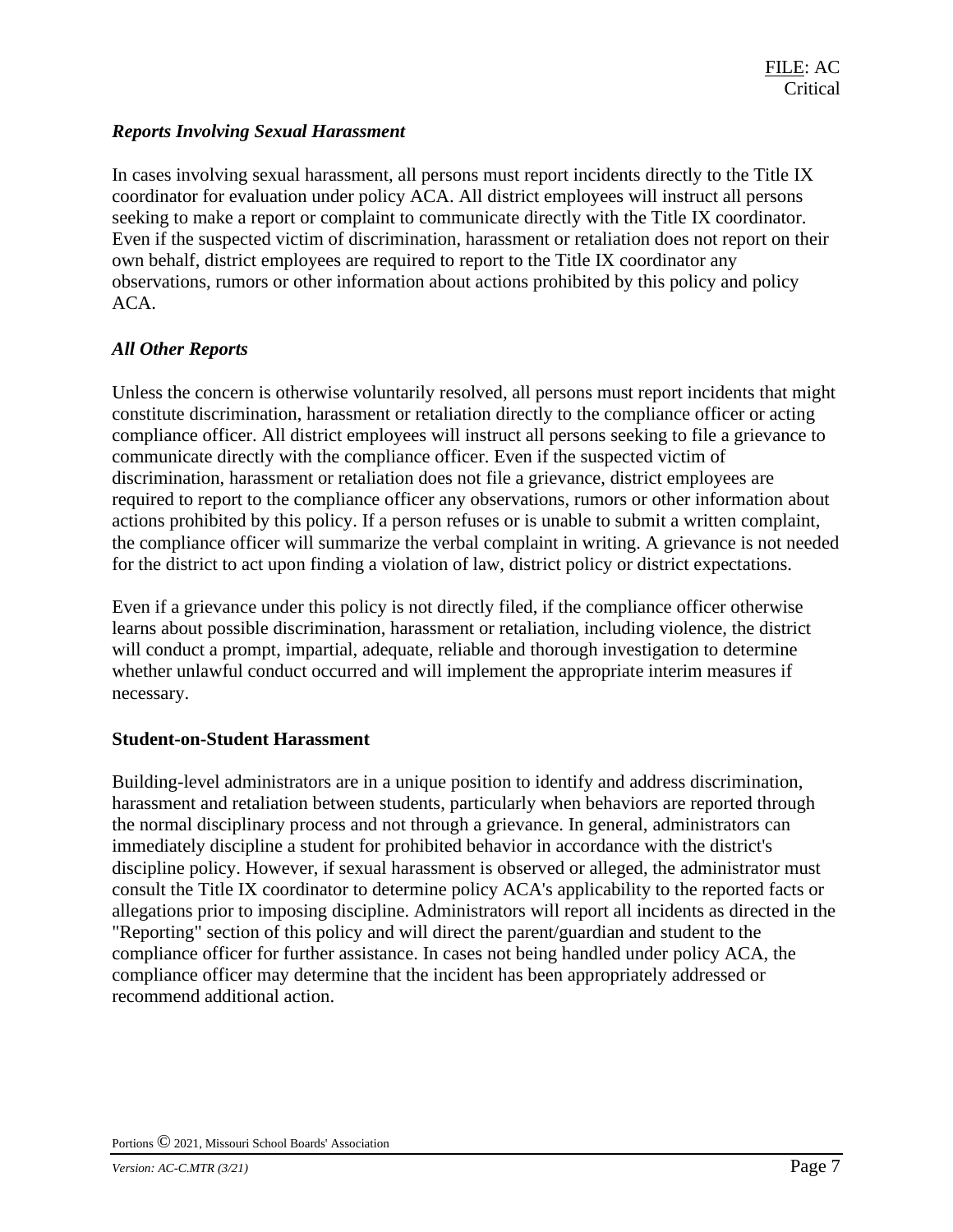# **Investigation**

The district will use the investigation process outlined in this section for any grievance filed under this policy (AC).

The district will immediately investigate all grievances submitted under this policy. All persons are required to cooperate fully in the investigation. The district compliance officer or other designated investigator may utilize an attorney or other professionals to conduct the investigation and/or serve in other roles and capacities under the procedures for grievance processing.

The district does not assume responsibility or liability for actions that are unrelated to the district's programs or activities. However, the district may investigate any behavior that occurs on or off district property to the extent that such an investigation is necessary for the district to meet its legal obligations to address discrimination, harassment and retaliation that negatively impact the education or work environment. The district will address such behavior only to the extent that the district has the legal authority to do so.

In determining whether alleged conduct constitutes discrimination, harassment or retaliation, the district will consider the surrounding circumstances, the nature of the behavior, the relationships between the parties involved, past incidents, the context in which the alleged incidents occurred and all other relevant information. Whether a particular action or incident constitutes a violation of this policy requires a determination based on all the facts and surrounding circumstances. If, after investigation, school officials determine that it is more likely than not (the preponderance of the evidence standard) that discrimination, harassment or other prohibited behavior has occurred, the district will take prompt and effective corrective action in accordance with law.

# **Collaboration with Outside Enforcement Agencies**

In the event an outside enforcement agency is investigating the same allegation of discrimination, harassment or retaliation or a similar allegation, the district will make a preliminary inquiry, then follow the outside enforcement agency's investigation and response procedures instead of the formal district grievance process. During the inquiry, if the district determines that a reasonable basis for concluding this policy was violated exists, it will enforce appropriate interim measures while ensuring due process to the alleged perpetrator when required. When requested by law enforcement, the district may reasonably delay its own investigation to permit law enforcement to conduct the criminal investigation process.

# **Grievance Process Overview**

1. If a person designated to hear a grievance or appeal is the subject of the grievance, the compliance officer may designate an alternative person to hear the grievance, or the next highest step in the grievance process will be used. For example, if the grievance involves the superintendent, the compliance officer may designate someone outside the district to hear the grievance in lieu of the superintendent, or the grievance may be heard directly by the board.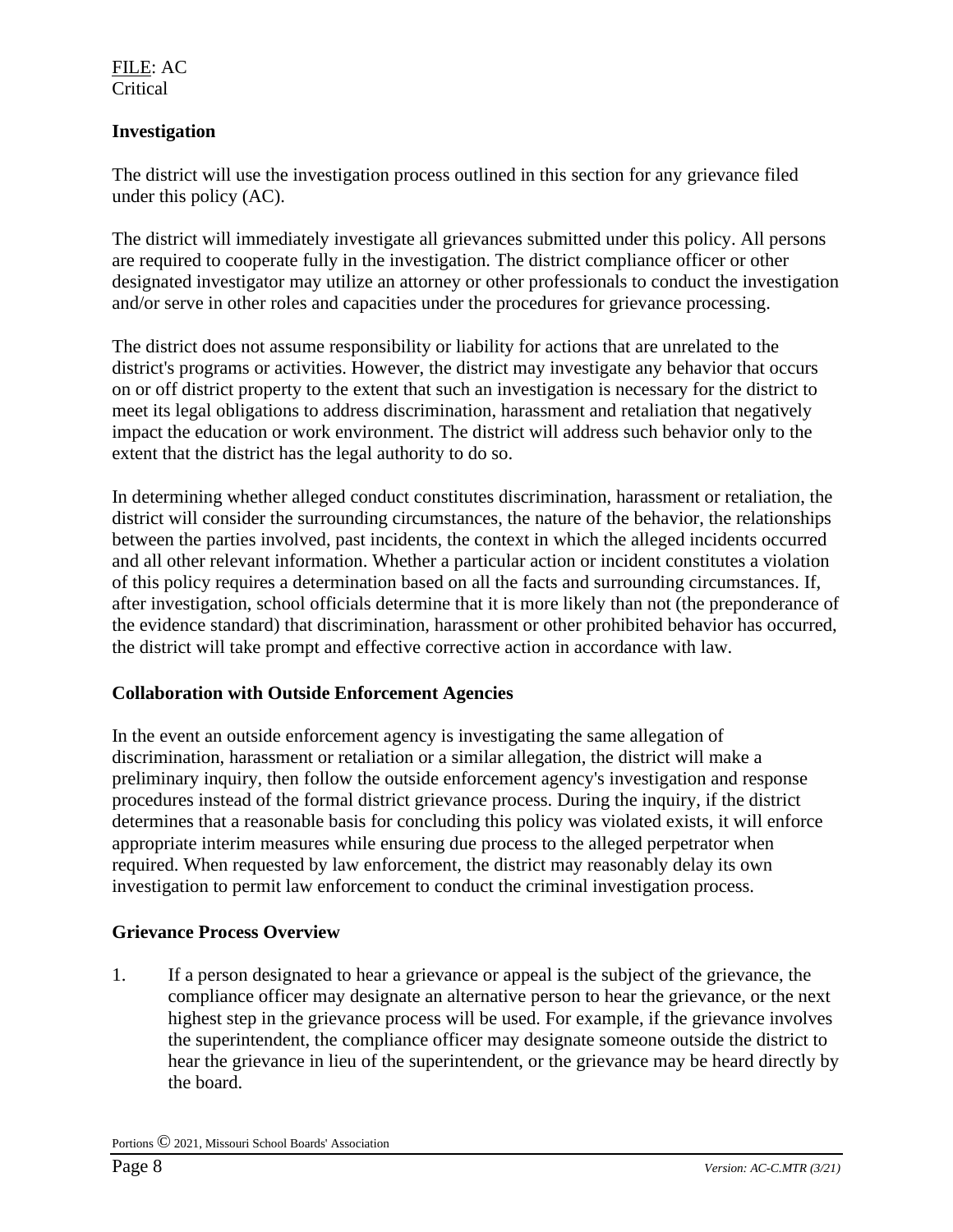- 2. An extension of the investigation and reporting deadlines may be warranted if extenuating circumstances exist as determined by the district's compliance officer. The person filing the complaint will be notified when deadlines are extended. If more than twice the allotted time has expired without a response, the appeal may be taken to the next level.
- 3. Failure of the person filing the grievance to appeal within the timelines given will be considered acceptance of the findings and remedial action taken.
- 4. To the extent permitted by law, the district will investigate all grievances filed under this policy even if an outside enforcing agency, such as the Office for Civil Rights, law enforcement or the CD, is also investigating a complaint arising from the same circumstances.
- 5. The district will share information regarding an individually identifiable student or employee with the person filing the grievance or other persons only as allowed by law and in accordance with board policy.
- 6. Upon receiving a grievance, district administrators or supervisors, after consultation with the compliance officer, will implement interim measures as described in this policy if necessary to prevent further potential discrimination, harassment or retaliation during the pending investigation.

# **Grievance Process**

- 1. Level I A grievance is filed with the district's compliance officer. The compliance officer may conduct the Level I investigation or assign an administrator or other qualified individual to conduct the investigation. If the compliance officer determines that the grievance allegations involve sexual harassment under policy ACA, the report will be routed accordingly.
- 2. An investigation will commence no later than five working days after the compliance officer receives the grievance. The investigator shall conduct a prompt, impartial, adequate, reliable and thorough investigation, including the opportunity for the person filing the grievance and other parties involved to identify witnesses and provide information and other evidence. The investigator will evaluate all relevant information and documentation relating to the grievance.

Within 30 working days of receiving the grievance, the investigator will complete a written report that summarizes the investigation and makes determinations as to the facts and whether the facts constitute a violation of this policy based on the appropriate legal standards. If someone other than the compliance officer conducted the investigation, the compliance officer will receive the report and either adopt the report as submitted or modify and complete the report upon further investigation and/or review of applicable policy and law. If a violation of this policy is found, the compliance officer will recommend corrective action to the superintendent to address the discrimination,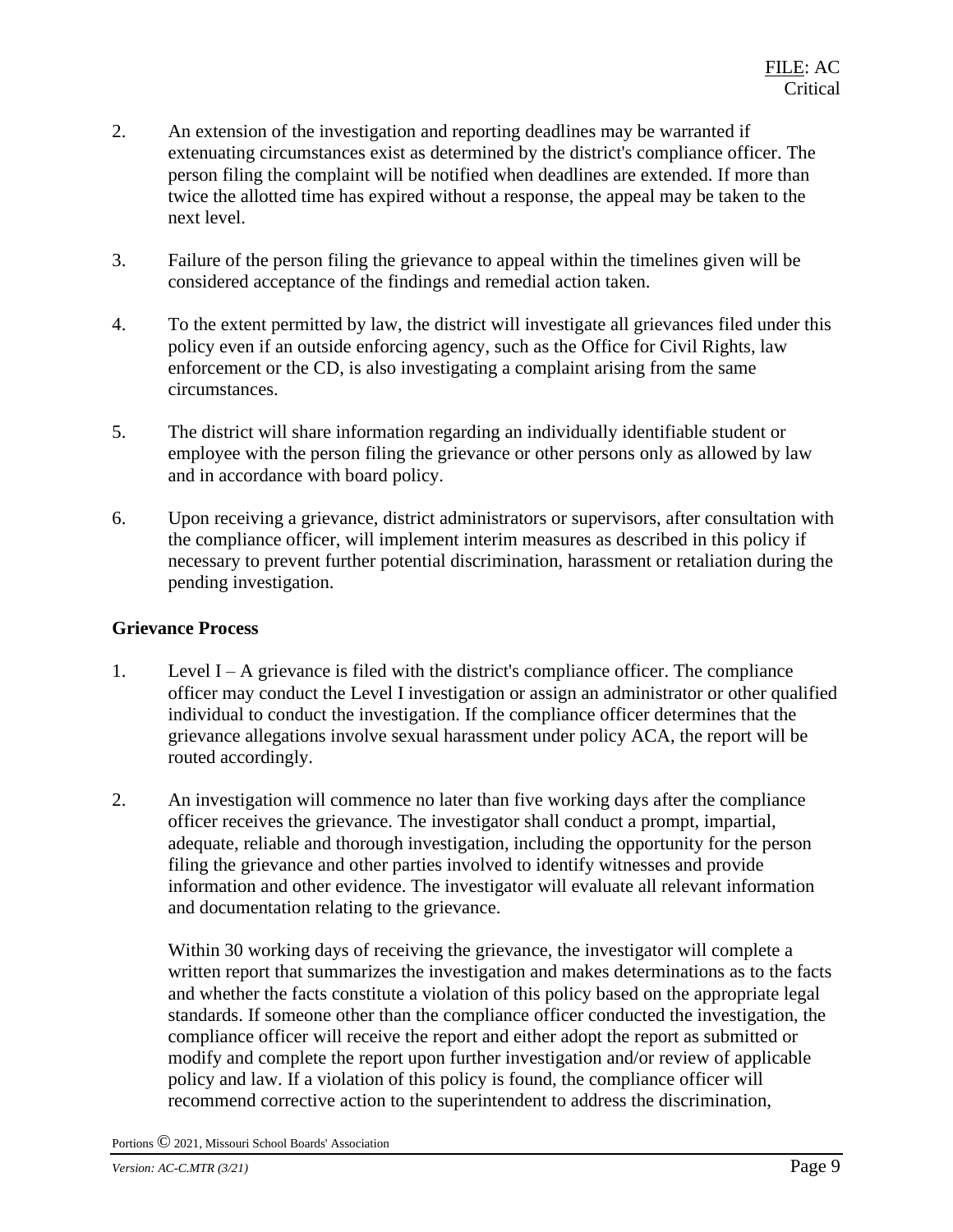harassment or retaliation; prevent recurrence; and remedy its effects. The person who filed the grievance, the victim if someone other than the victim filed the grievance, and any alleged perpetrator will be notified in writing, within five working days of the completion of the report, in accordance with law and district policy, regarding whether the district's compliance officer or designee determined that district policy was violated.

3. Level II – Within five working days after receiving the Level I decision, the person filing the grievance, the victim if someone other than the victim filed the grievance, or any alleged perpetrator may appeal the compliance officer's decision to the superintendent by notifying the superintendent in writing. The superintendent may designate another person (other than the compliance officer) to review the matter when appropriate.

Within ten working days, the superintendent will complete a written decision on the appeal, stating whether a violation of this policy is found and, if so, stating what corrective actions will be implemented. If someone other than the superintendent conducts the appeal, the superintendent will review and sign the report before it is given to the person appealing. A copy of the appeal and decision will be given to the compliance officer or acting compliance officer. The person who initially filed the grievance, the victim if someone other than the victim filed the grievance, and any alleged perpetrator will be notified in writing, within five working days of the superintendent's decision, regarding whether the superintendent or designee determined that district policy was violated.

4. Level III – Within five working days after receiving the Level II decision, the person filing the grievance, the victim if someone other than the victim filed the grievance, or any alleged perpetrator may appeal the superintendent's decision to the board by notifying the board secretary in writing. The person filing the grievance and the alleged perpetrator will be allowed to address the board, and the board may call for the presence of other persons the board deems necessary. The board will issue a decision within 30 working days for implementation by the administration. The board secretary will give the compliance officer or acting compliance officer a copy of the appeal and decision. The person who filed the grievance, the victim if someone other than the victim filed the grievance, and the alleged perpetrator will be notified in writing, within five working days of the board's decision, in accordance with law and district policy, regarding whether the board determined that district policy was violated. The decision of the board is final.

# **Confidentiality and Records**

To the extent permitted by law and in accordance with board policy, the district will keep confidential the identity of the person filing a grievance and any grievance or other document that is generated or received pertaining to grievances. Information may be disclosed if necessary to further the investigation, appeal or resolution of a grievance, or if necessary to carry out interim or disciplinary measures. The district will disclose information to the district's attorney, law enforcement, the CD and others when necessary to enforce this policy or when required by law. In implementing this policy, the district will comply with state and federal laws regarding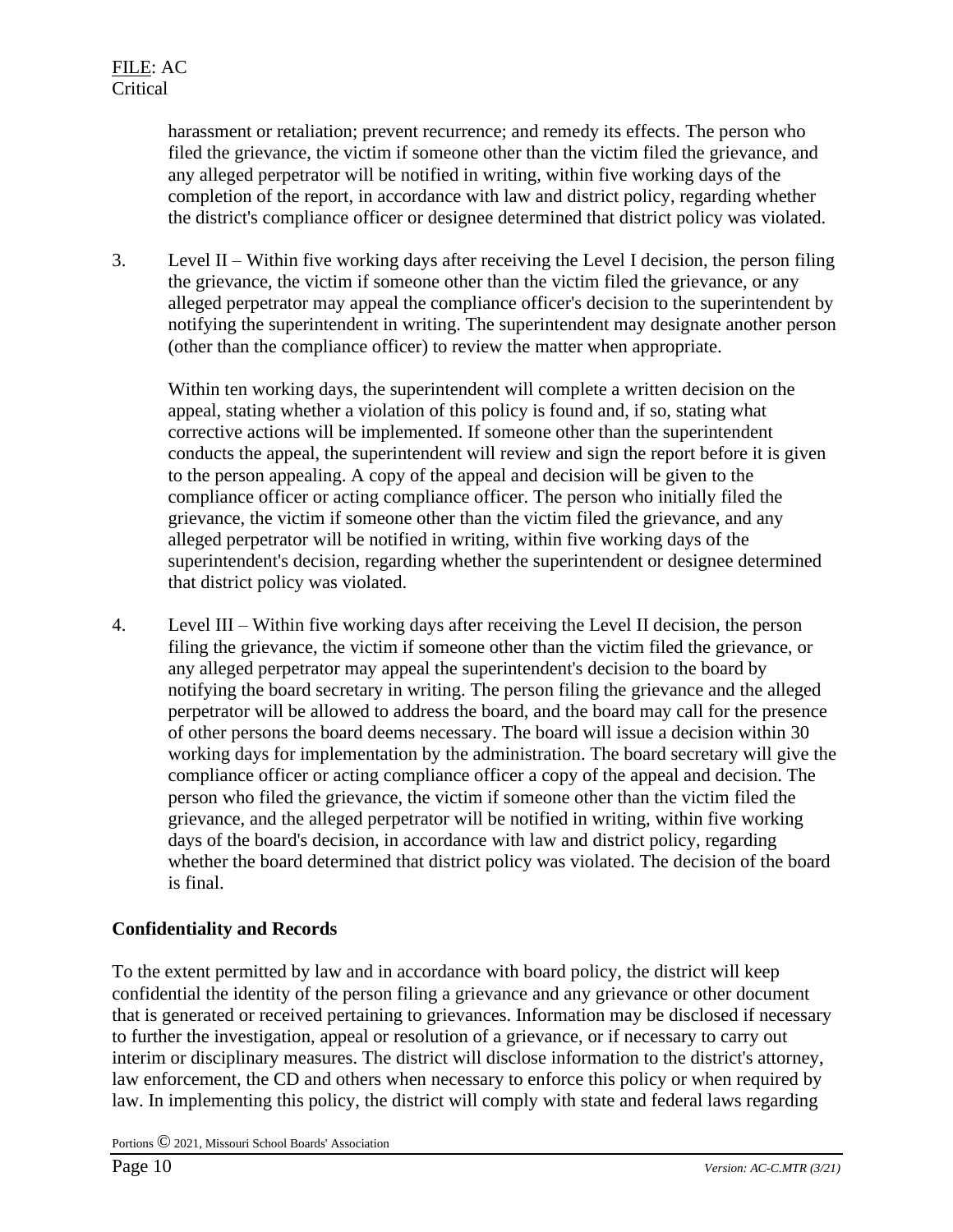the confidentiality of student and employee records. Information regarding any resulting employee or student disciplinary action will be maintained and released in the same manner as any other disciplinary record. The district will keep any documentation created in investigating the complaint including, but not limited to, documentation considered when making any conclusions, in accordance with the Missouri Secretary of State's retention manuals and as advised by the district's attorney.

# **Training**

The district will provide training to employees on identifying and reporting acts that may constitute discrimination, harassment or retaliation. The district will instruct employees to make all reports to the district's compliance officer or acting compliance officer (or Title IX coordinator for sexual harassment, per policy ACA) and will provide current contact information for these persons. The district will inform employees of the consequences of violating this policy and the remedies the district may use to rectify policy violations. All employees will have access to the district's current policy, required notices and complaint forms. The district will provide training to any person responsible for investigating potential discrimination, harassment or retaliation.

The district will provide information to parents/guardians and students regarding this policy and will provide age-appropriate instruction to students.

#### *Note: The reader is encouraged to check the index located at the beginning of this section for other pertinent policies and to review administrative procedures and/or forms for related information.*

Adopted:

Revised:

Cross Refs: BCC, Appointed Board Officials ECG, Animals on District Property EFB, Free and Reduced-Price Food Service EHB, Technology Usage GBAC, Staffing with and Employing Retirees GBAD, Telework GBCB, Staff Conduct GBCC, Staff Use of Communication Devices GBH, Staff/Student Relations GBL, Personnel Records GBLB, References GCBA, Professional Staff Compensation GCD, Professional Staff Recruiting and Hiring GCPB, Resignation of Professional Staff Members GCPD, Suspension of Professional Staff Members GCPE, Termination of Professional Staff Members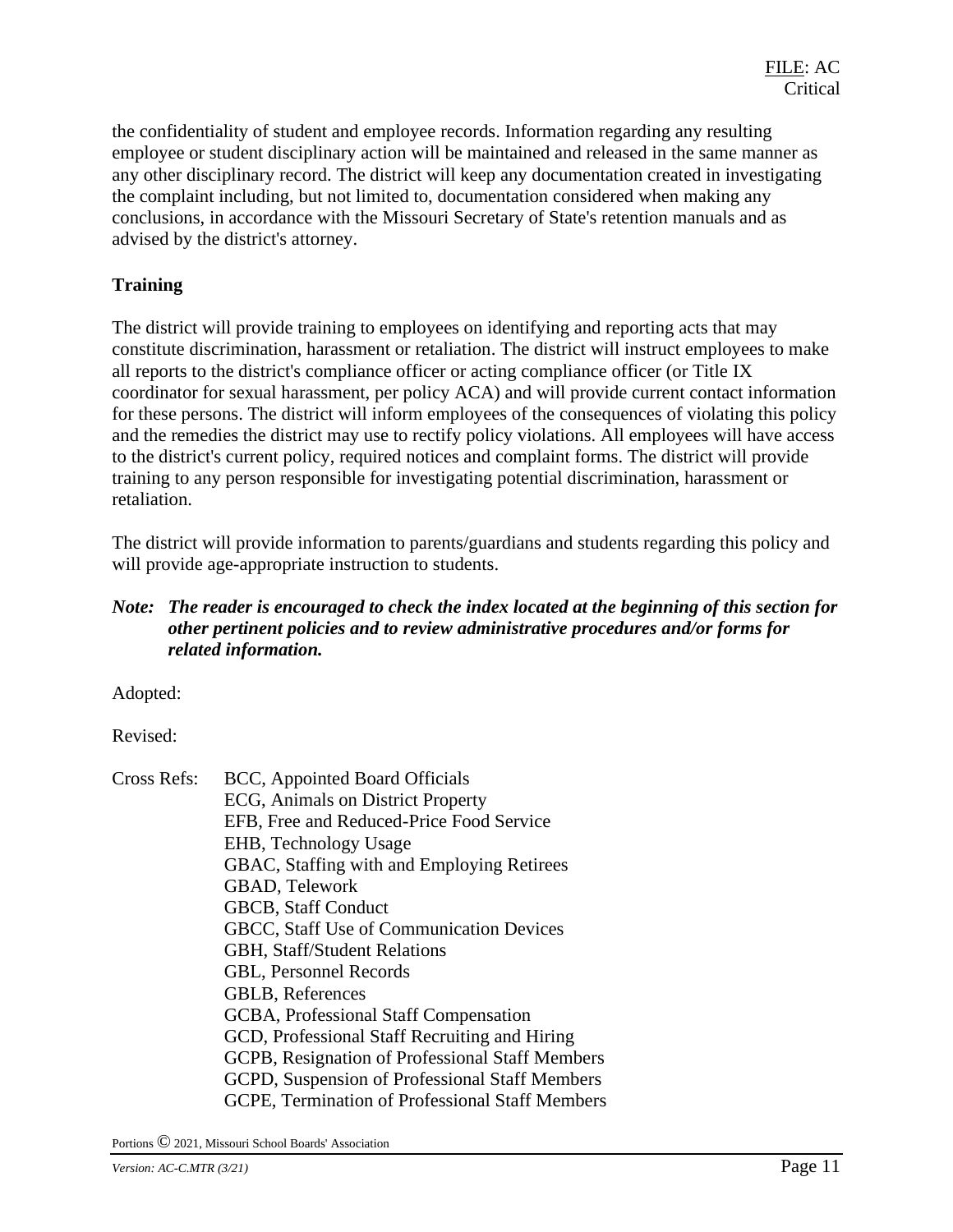GCPF, Renewal of Professional Staff Members GDBA, Support Staff Compensation GDC, Support Staff Recruiting and Hiring GDPB, Resignation of Support Staff Members GDPD, Suspension of Support Staff Members GDPE, Nonrenewal and Termination of Support Staff Members IGAEB, Sexual Health Instruction IGB, Accommodation of Students with Disabilities IGBA, Special Education IGBCB, Programs for Migratory Students IGBH, Programs for English Learners IGCD, Virtual Courses IGD, District-Sponsored Extracurricular Activities and Groups IICC, School Volunteers INC, Speakers at District Events IND, Ceremonies and Observances JFCF, Bullying JFCG, Hazing JG, Student Discipline JHCF, Student Allergy Prevention and Response JHG, Reporting and Investigating Child Abuse and Neglect KG, Community Use of District Facilities KK, Visitors to District Property/Events KL, Public Concerns and Complaints KLA, Concerns and Complaints Regarding Federal Programs

MSIP Refs: G-1, I-8

Legal Refs: §§ 105.255, 160.261, 162.068, 213.010 - .137, 290.400 - .450, RSMo. Individuals with Disabilities Education Act, 20 U.S.C. §§ 1400 - 1417 Title IX of the Education Amendments of 1972, 20 U.S.C. § 1681 Boy Scouts of America Equal Access Act, 20 U.S.C. § 7905 Equal Pay Act, 29 U.S.C. § 206(d) Age Discrimination in Employment Act, 29 U.S.C. §§ 621 - 631 The Rehabilitation Act of 1973, Section 504, 29 U.S.C. § 794 Title VI of the Civil Rights Act of 1964, 42 U.S.C. §§ 2000d - 2000d-7 Title VII of the Civil Rights Act of 1964, 42 U.S.C. §§ 2000e-1 - 2000e-17 Genetic Information Nondiscrimination Act, 42 U.S.C. §§ 2000ff - 2000ff-11 Age Discrimination Act of 1975, 42 U.S.C. §§ 6101 - 6107 Americans with Disabilities Act, 42 U.S.C. §§ 12101 - 12213 Richard B. Russell National School Lunch Act, 42 U.S.C. §§ 1751 - 1760 Child Nutrition Act of 1966, 42 U.S.C. §§ 1777 - 1785 7 C.F.R. Parts 210, 215, 220 and 225 34 C.F.R. Part 106 *Bostock v. Clayton County*, 590 U.S. \_\_\_, 140 S.Ct. 1741 (2020) *Jackson v. Birmingham Bd. of Educ.,* 544 U.S. 167 (2005)